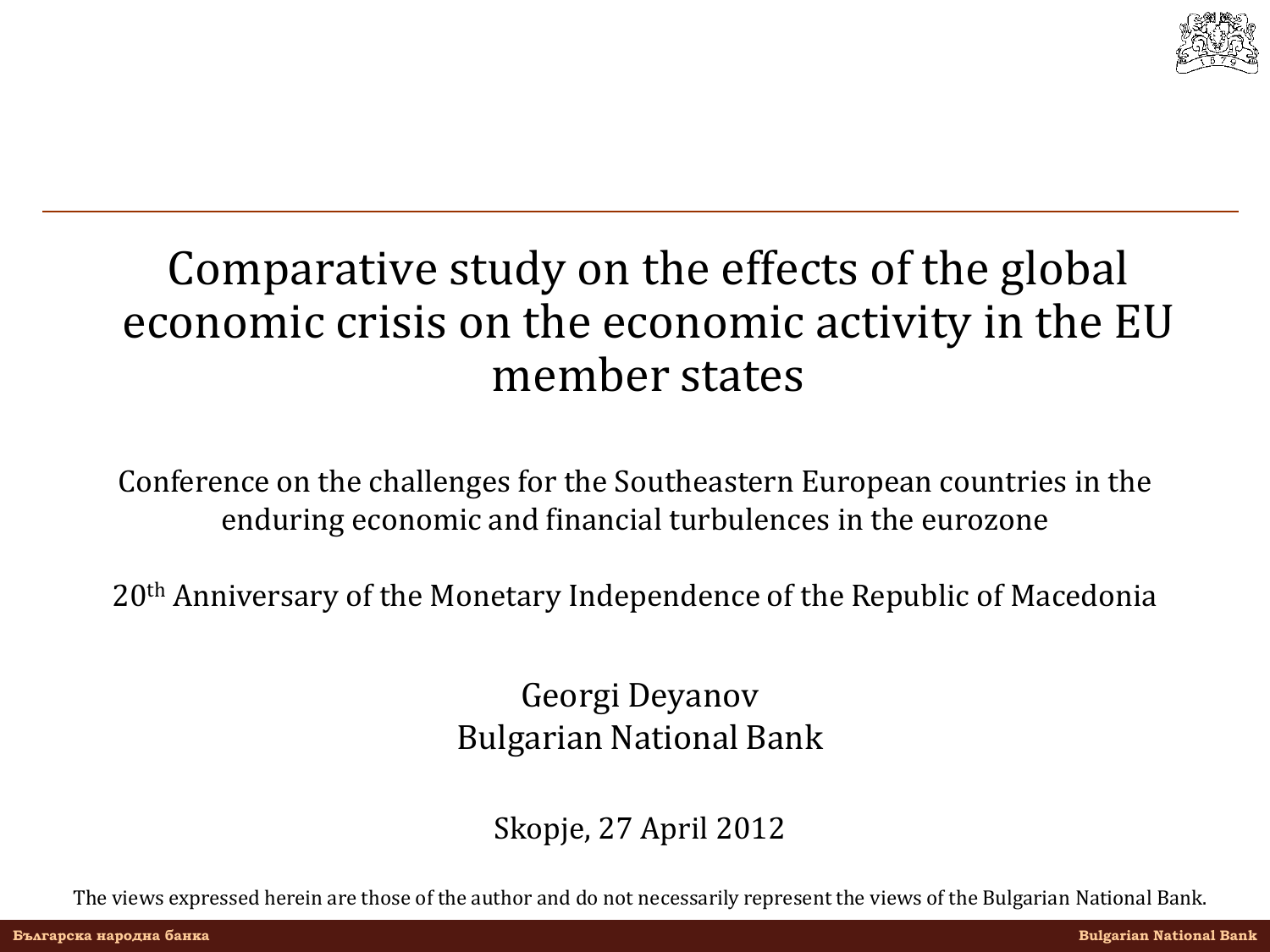

## Structure of the talk

- Motivation
- Methodology
- Main results
- Conclusion
- Further research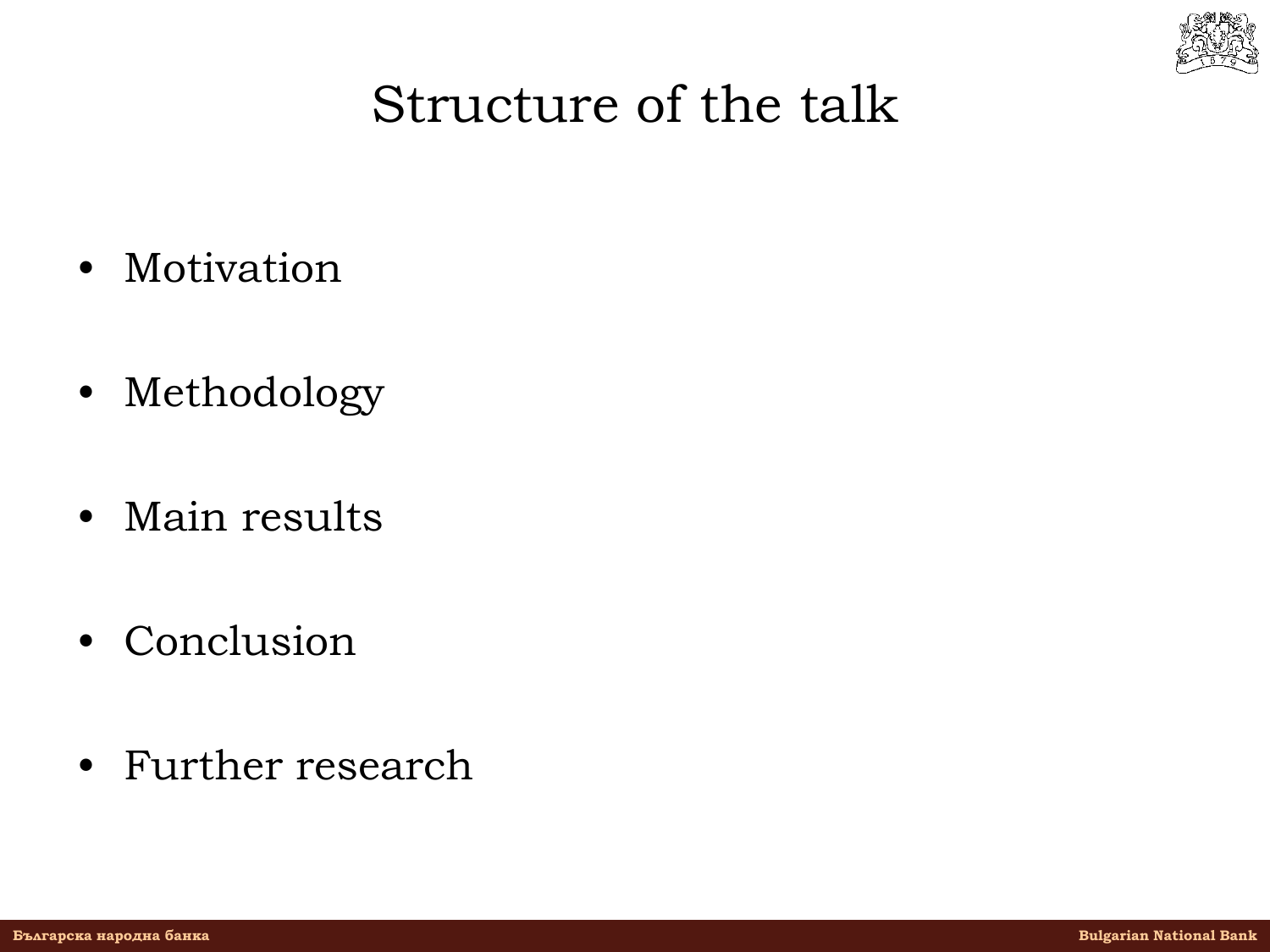

## Motivation

- In 2010 the world economy started recovering from the global economic crisis.
- In 2010 the average growth rate for the EU and the euro area was 2.0 per cent and 1.9 per cent respectively while for Bulgaria it was 0.4 per cent.
- Comparing these data, it seems that the Bulgarian economy has been recovering at slower pace lagging behind its major trading partners.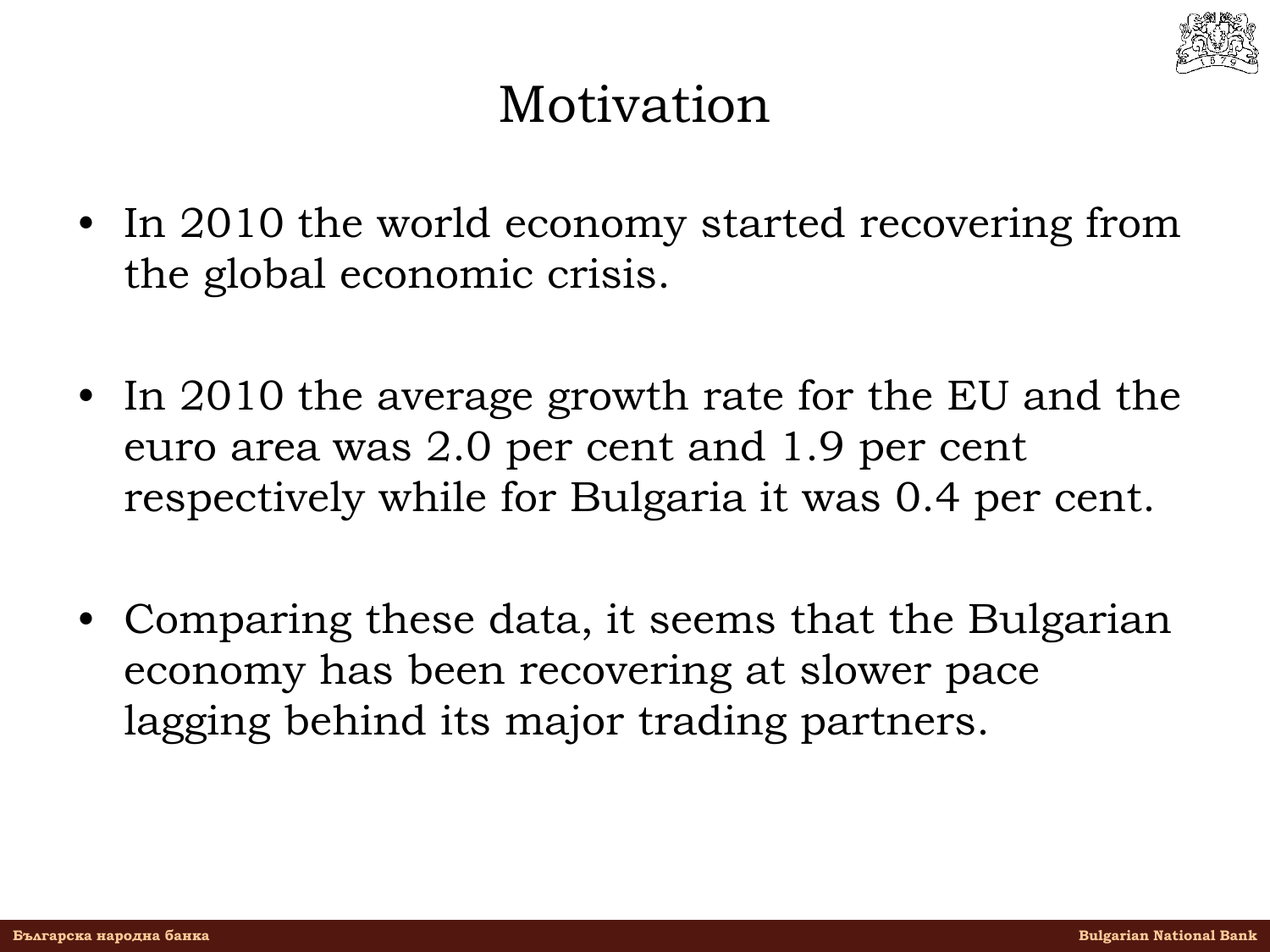

Motivation

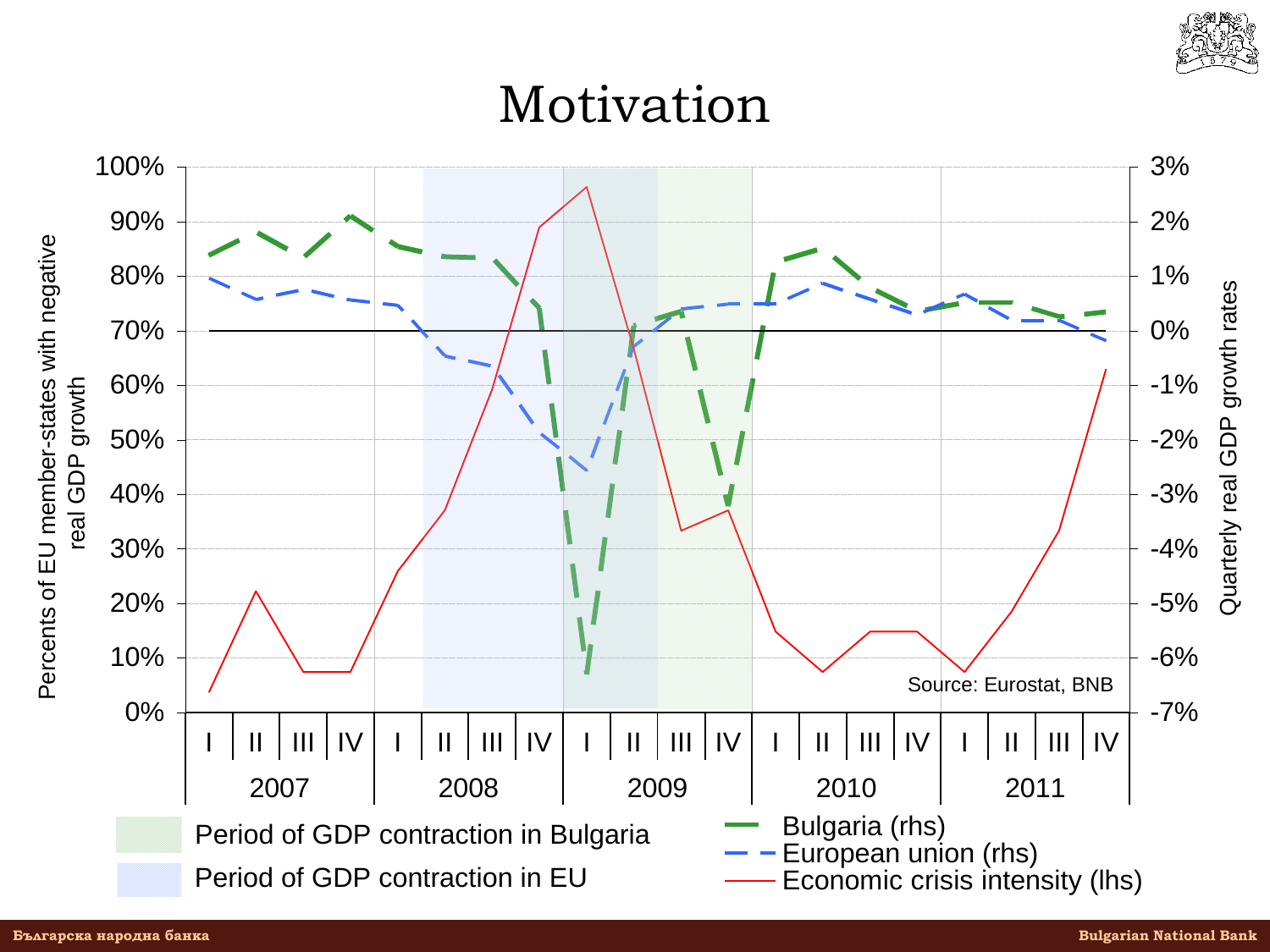

## Methodology

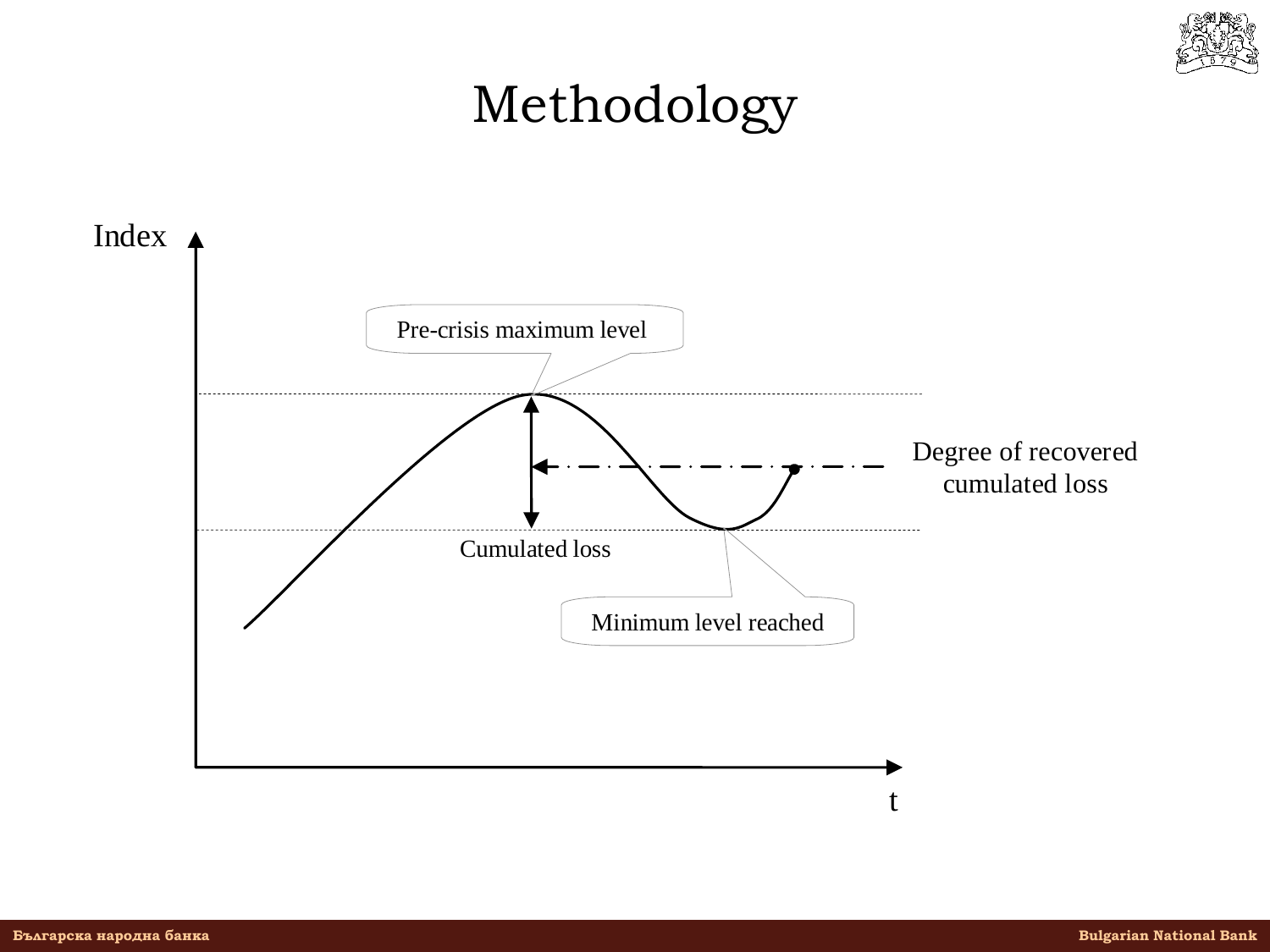

### Main results

• Gross Domestic Product

• Domestic Demand

• Exports of goods and services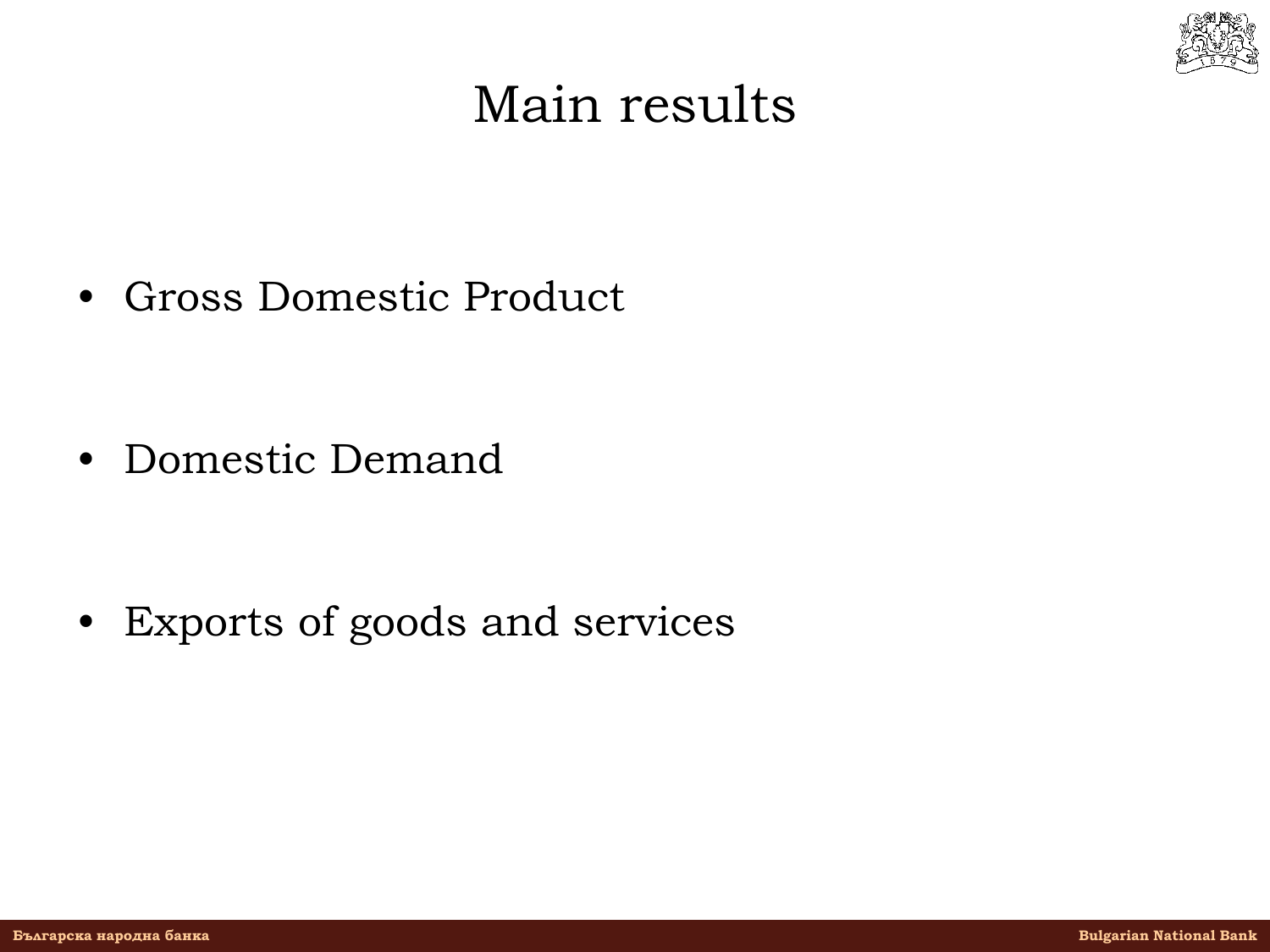

#### Cumulated GDP loss as compared to the maximum pre-crisis level

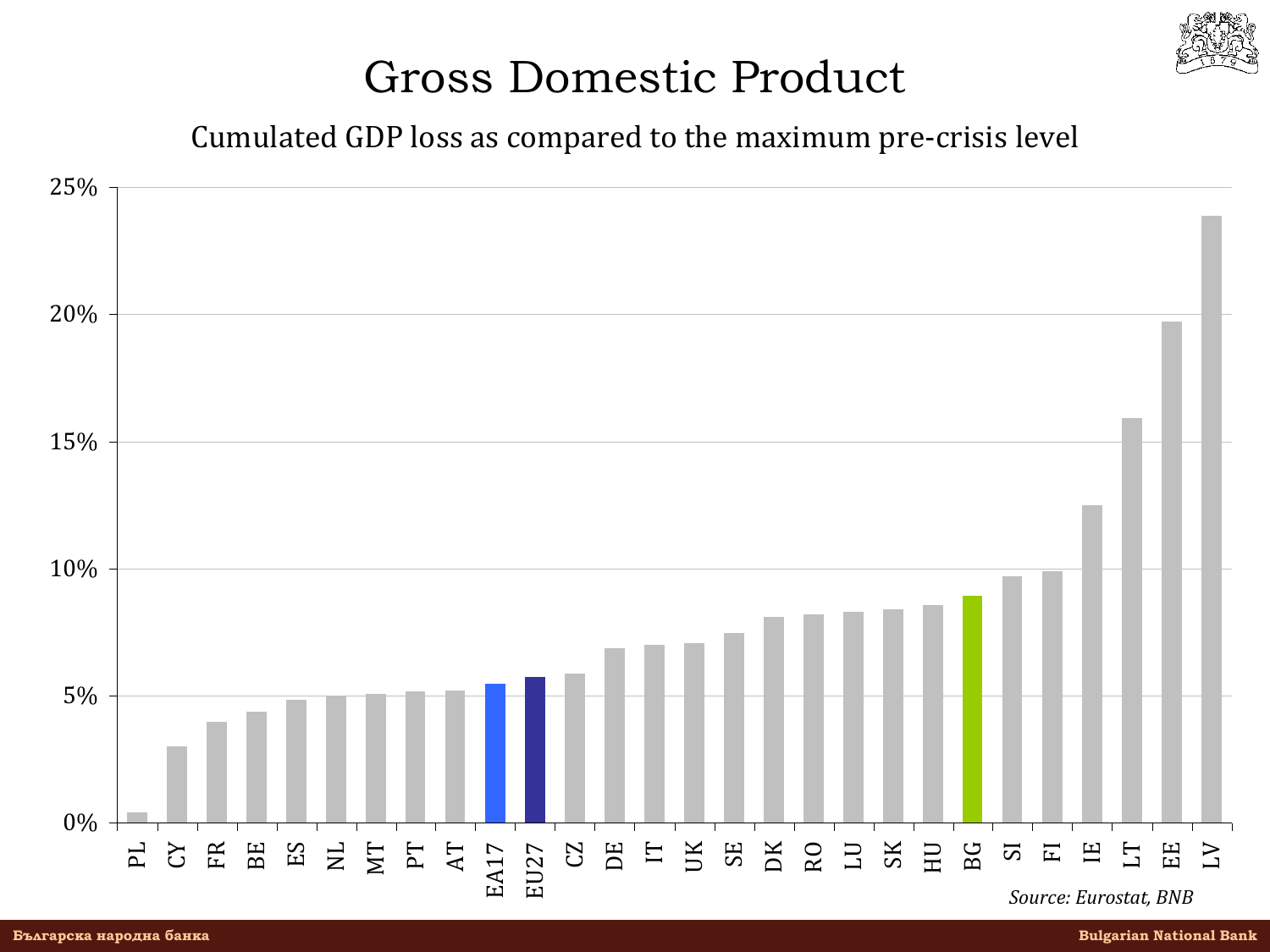

Degree of recovered cumulated GDP loss

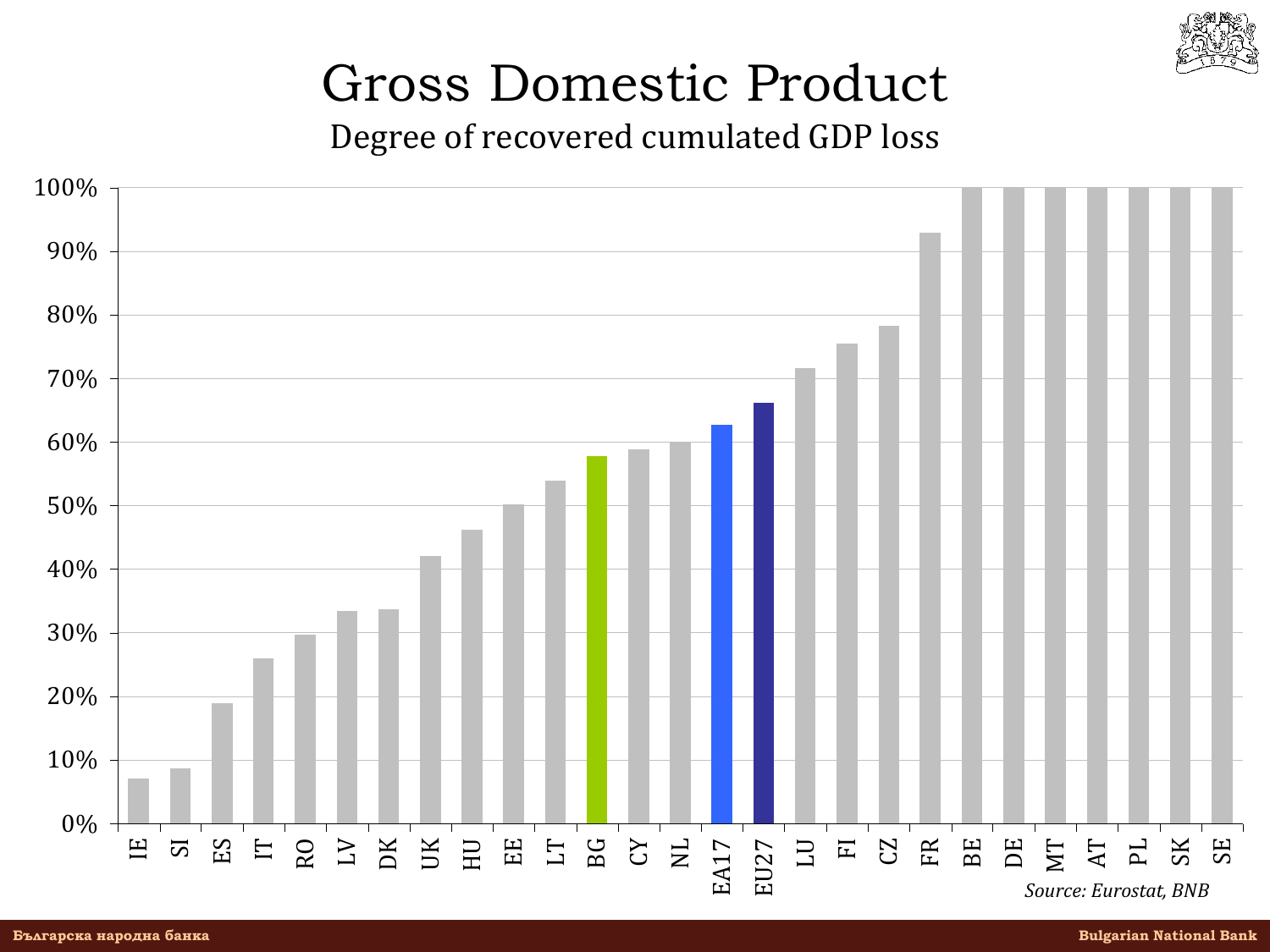

Index of average speed of recovery (% of recovered cumulated GDP loss per quarter)

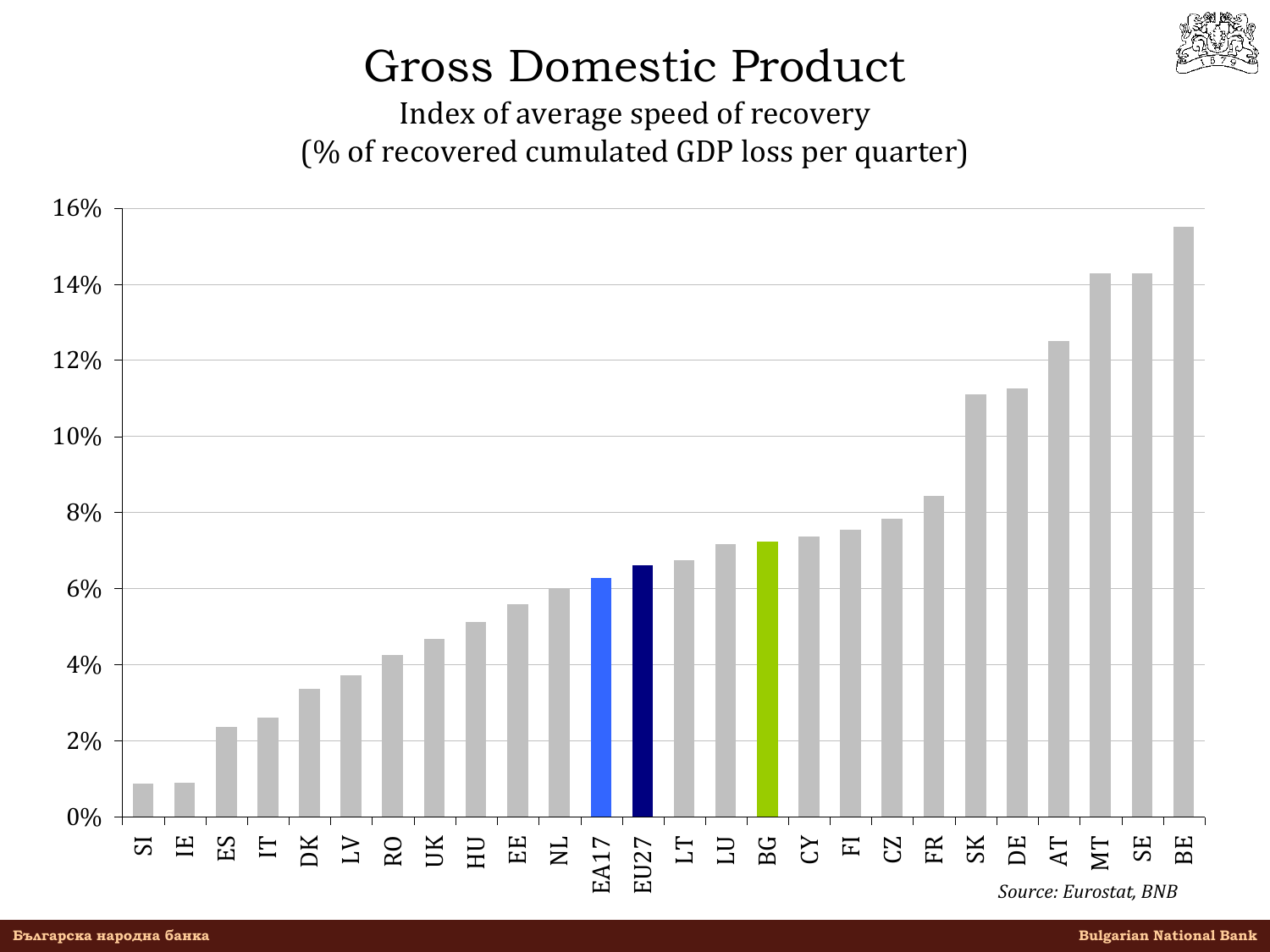

Relationship between cumulated GDP loss and average pace of recovery

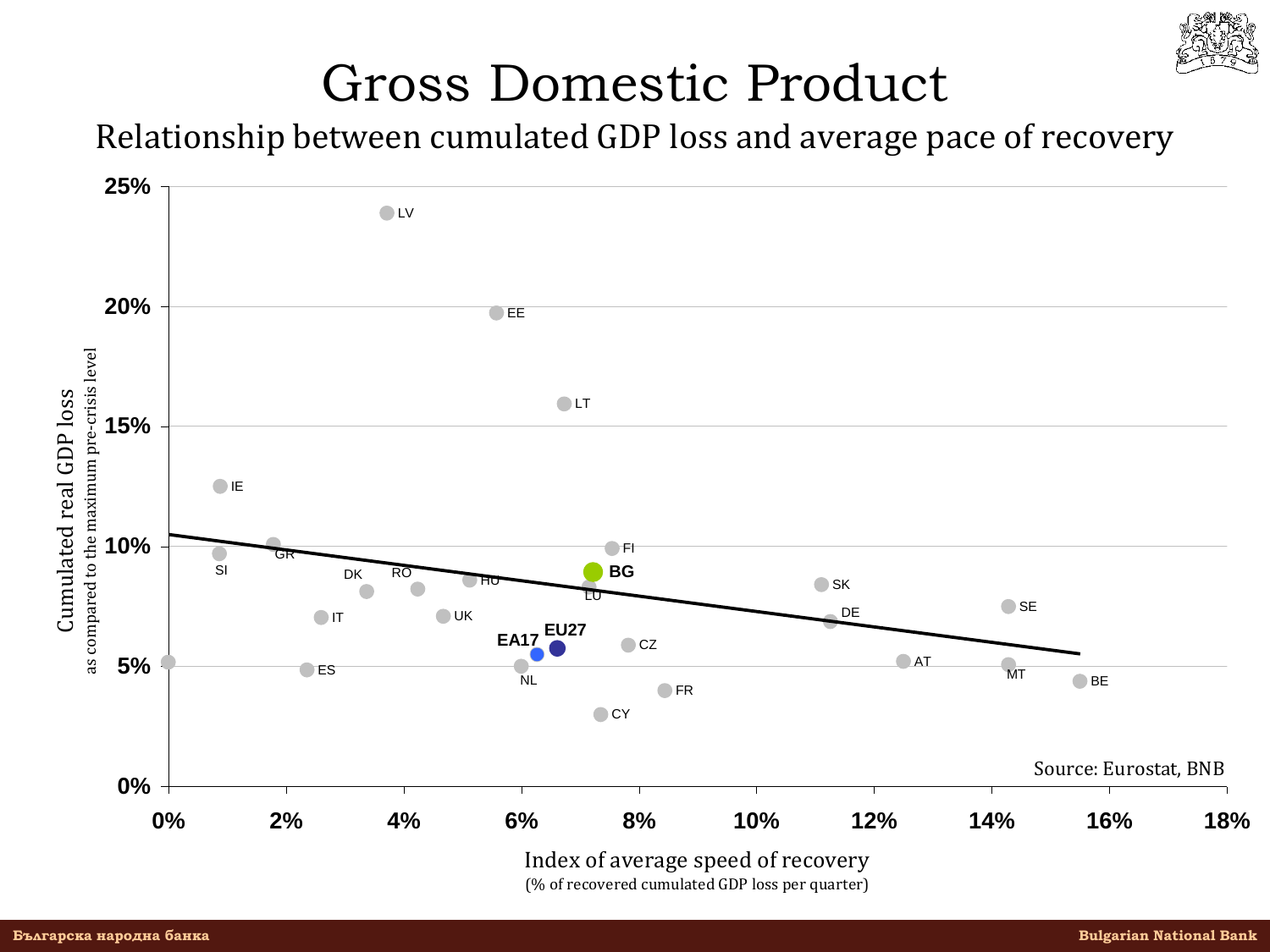

#### Cumulated loss as compared to the maximum pre-crisis level

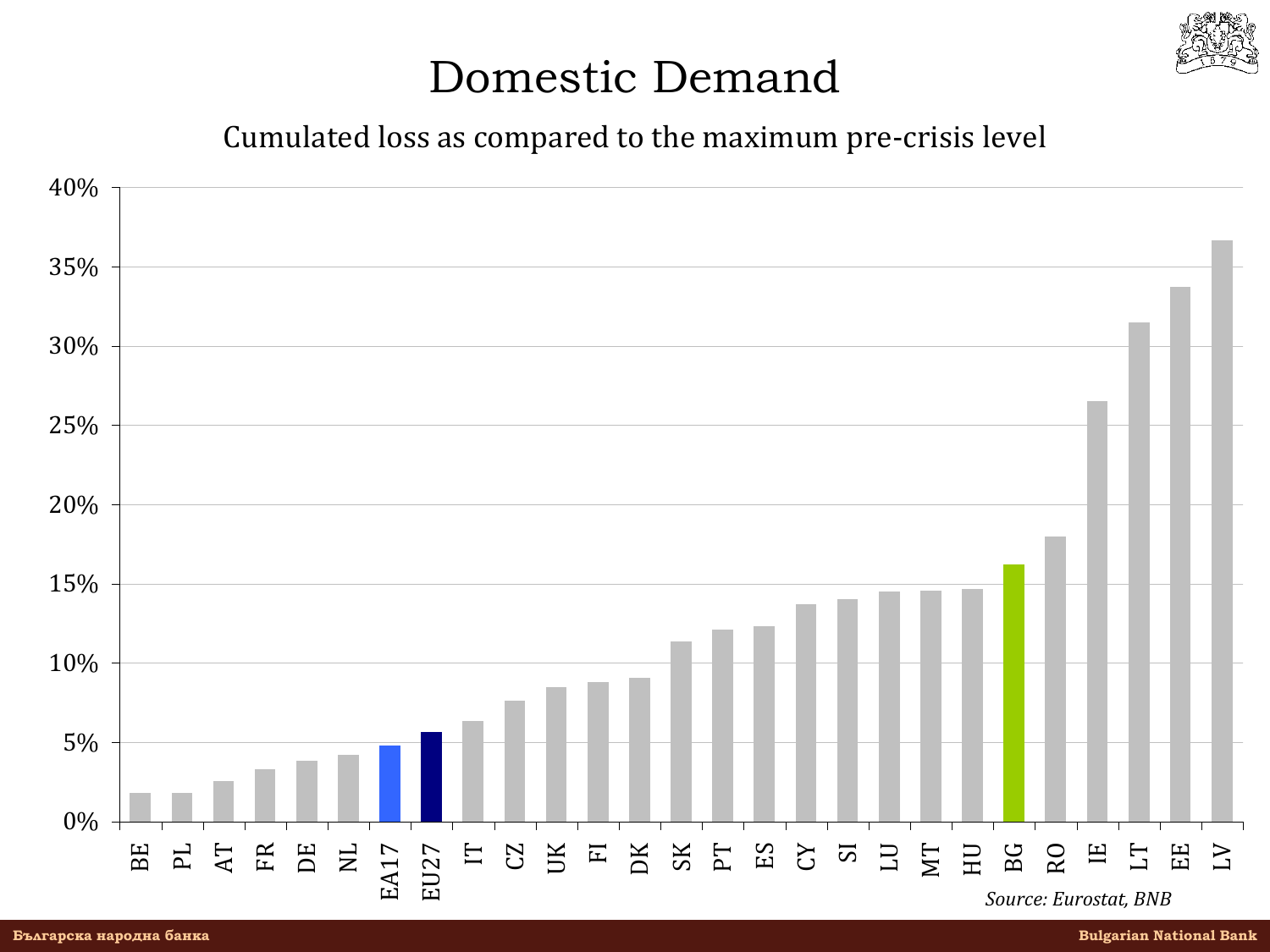

Degree of recovered cumulated loss

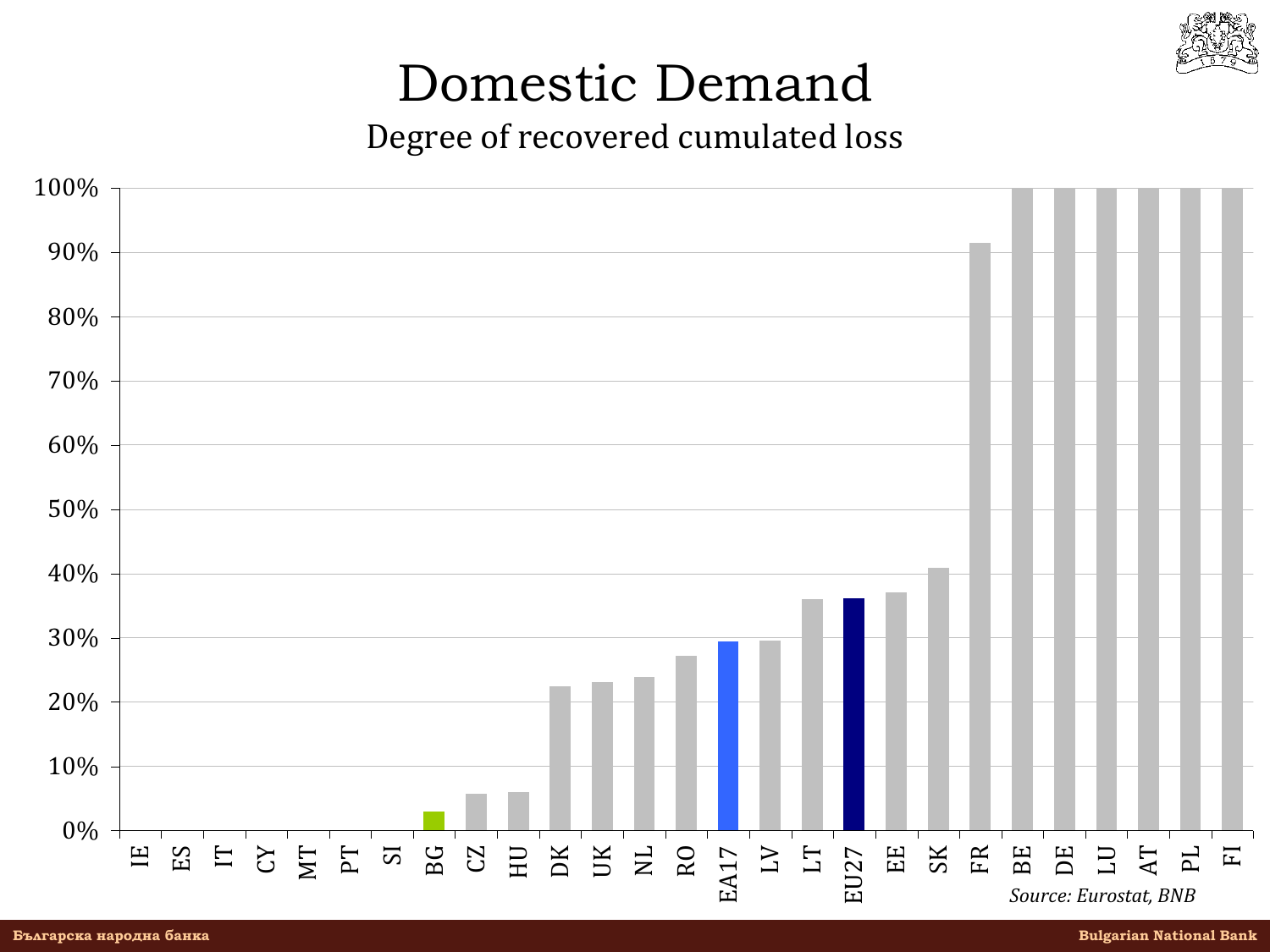

Index of average speed of recovery (% of recovered cumulated loss per quarter)

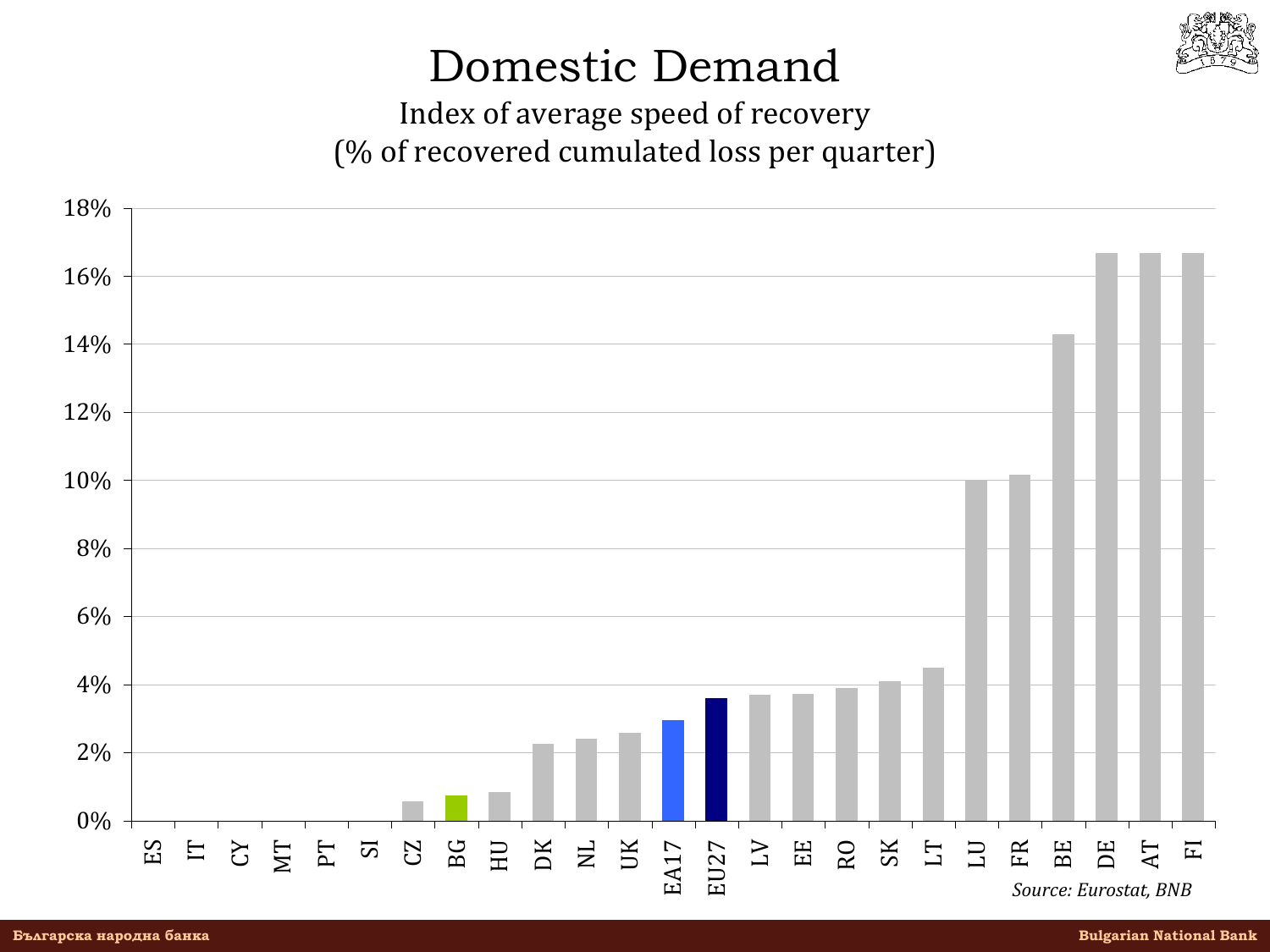

#### Cumulated loss as compared to the maximum pre-crisis level

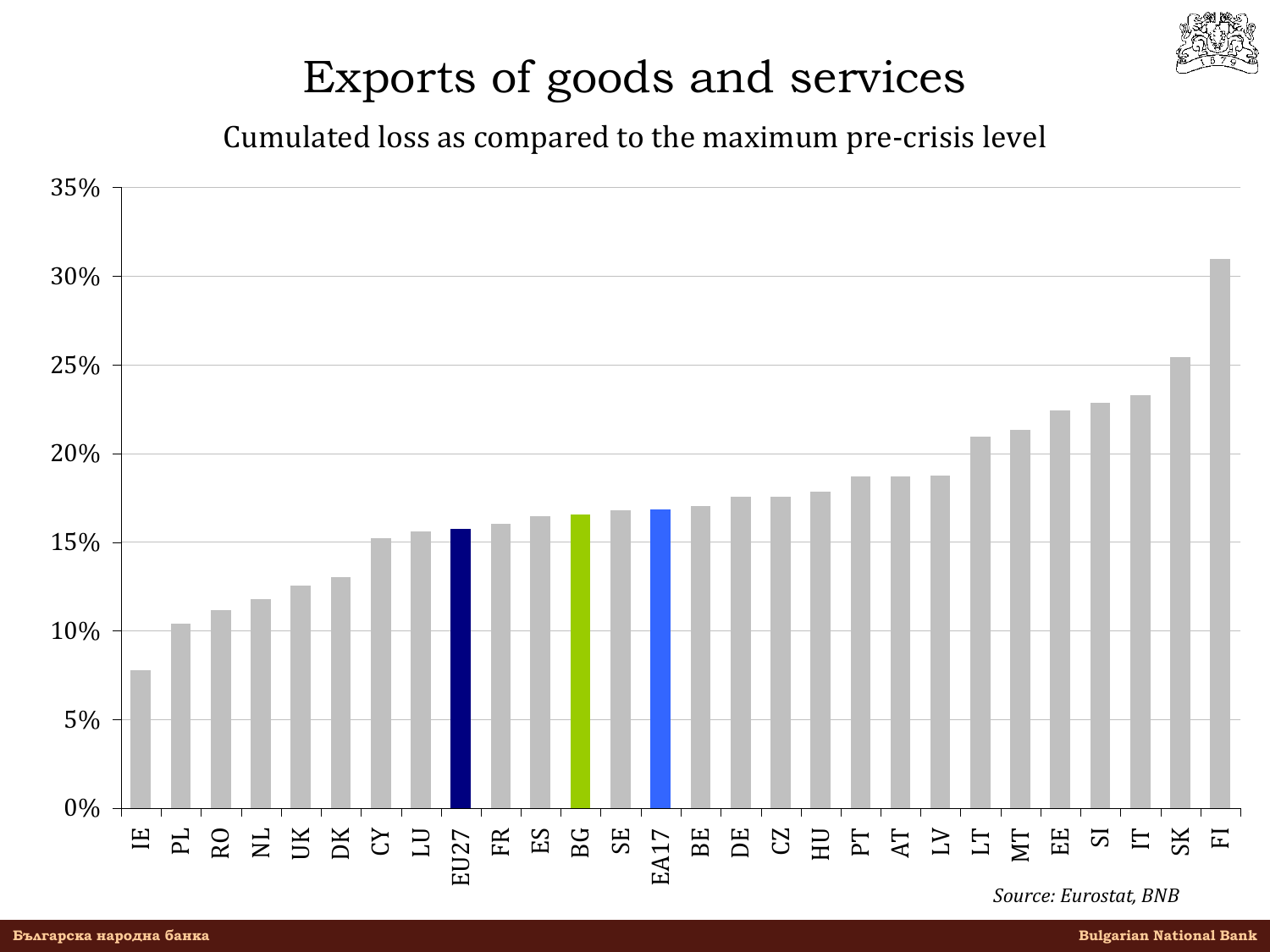![](_page_14_Picture_0.jpeg)

Degree of recovered cumulated loss

![](_page_14_Figure_3.jpeg)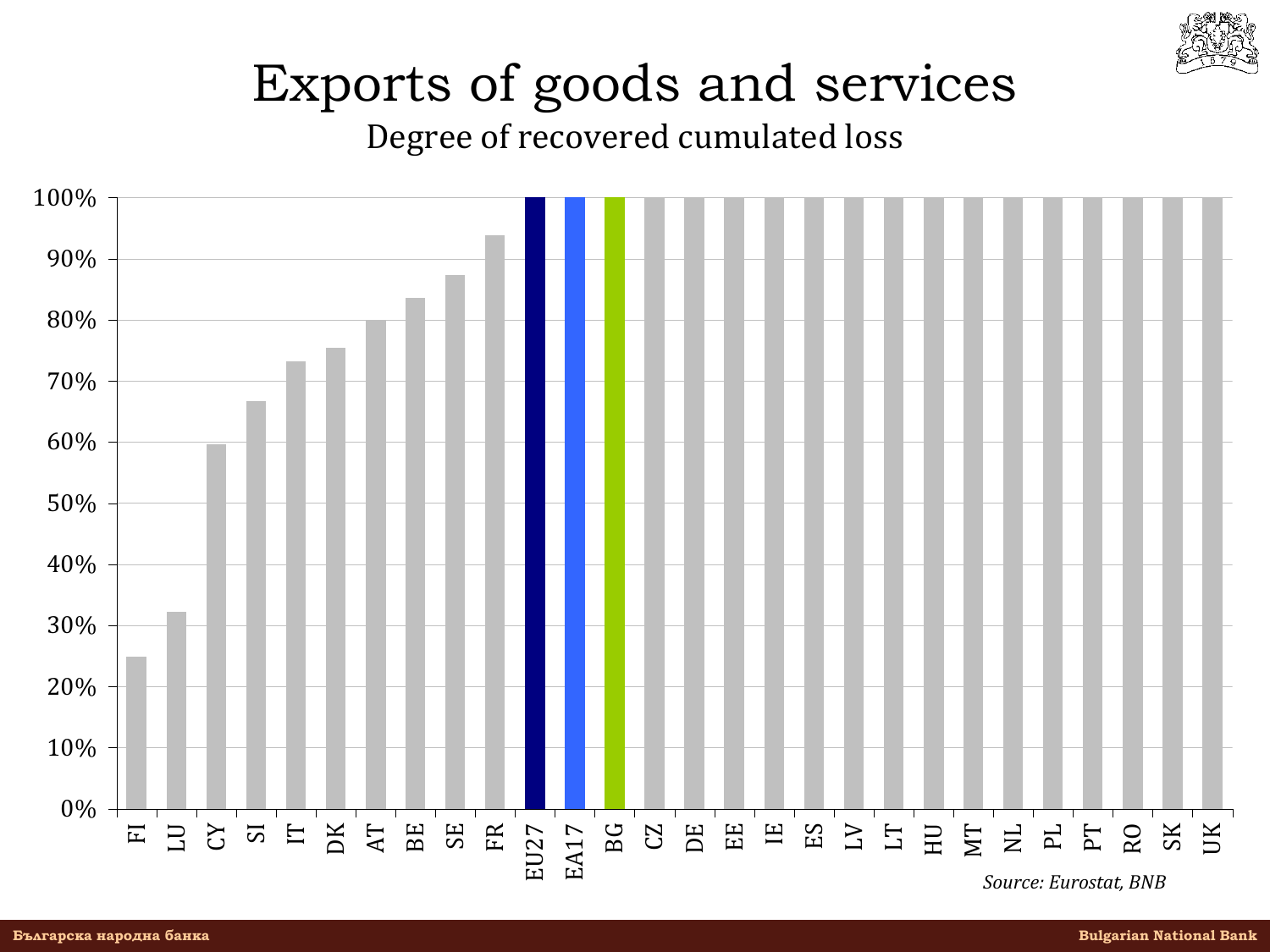![](_page_15_Picture_0.jpeg)

Index of average speed of recovery (% of recovered cumulated loss per quarter)

![](_page_15_Figure_3.jpeg)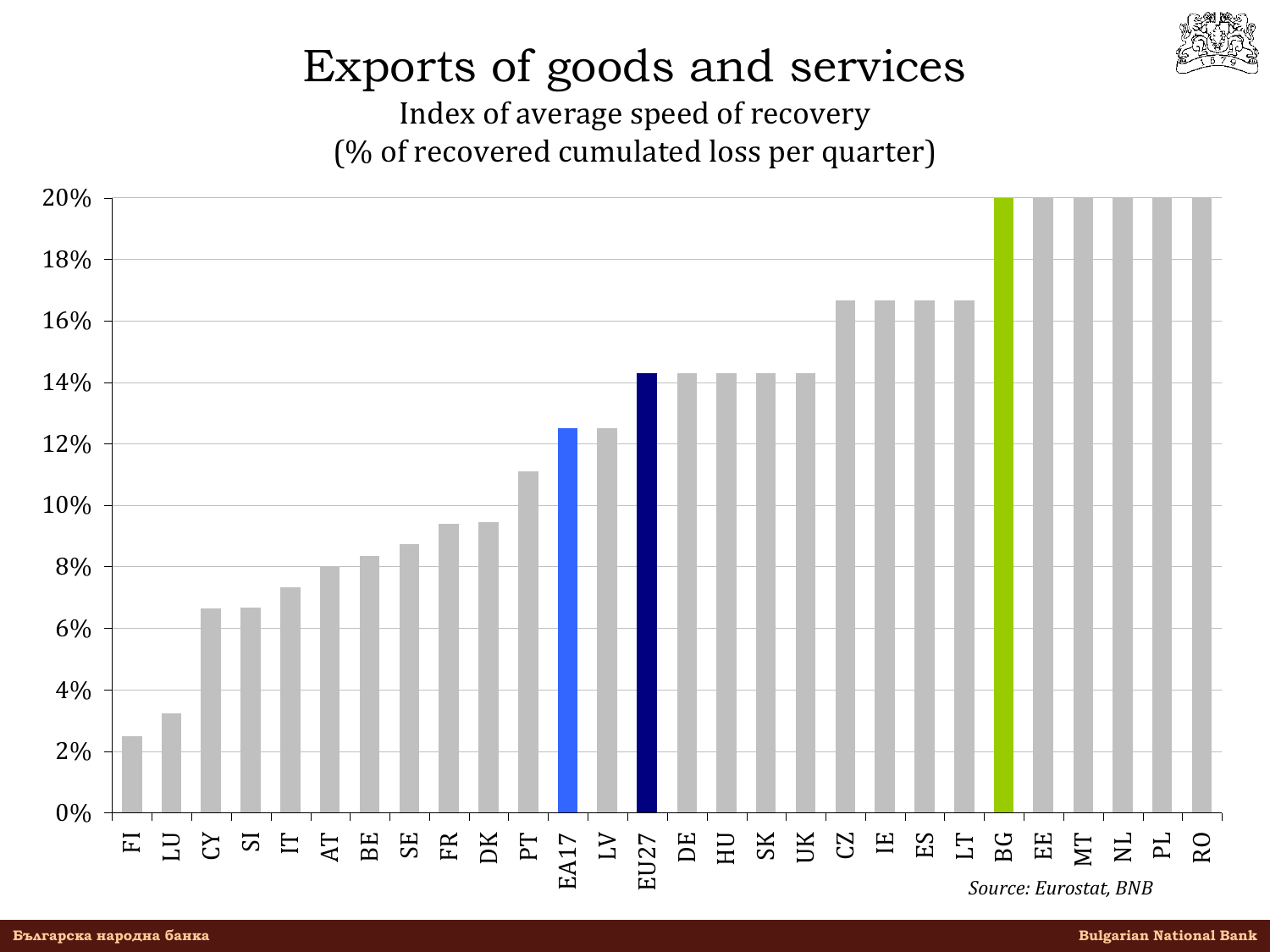![](_page_16_Picture_0.jpeg)

## Conclusion

- Exports appear to have responded in a similar and synchronous way among EU member-states
- Unlike exports, developments in domestic demand differed substantially
- Domestic demand recovery is lagging behind
- The bigger the cumulated loss in economic activity, the slower the average pace of recovery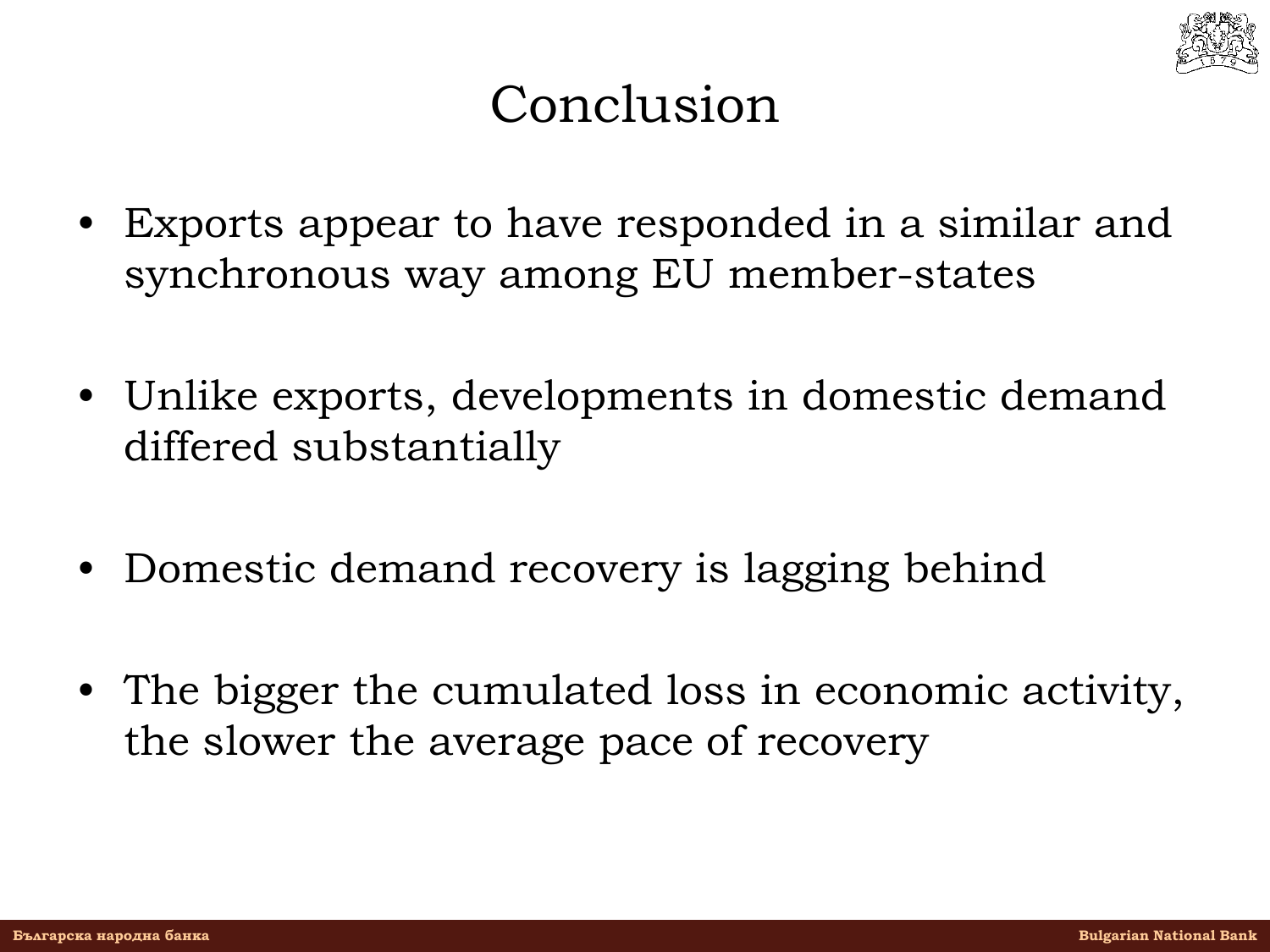![](_page_17_Picture_0.jpeg)

### Further research

- Factors determining different developments in domestic demand?
- Drivers of better performance of exports in some countries?
- Structural changes to growth models in EU member-states after the crisis?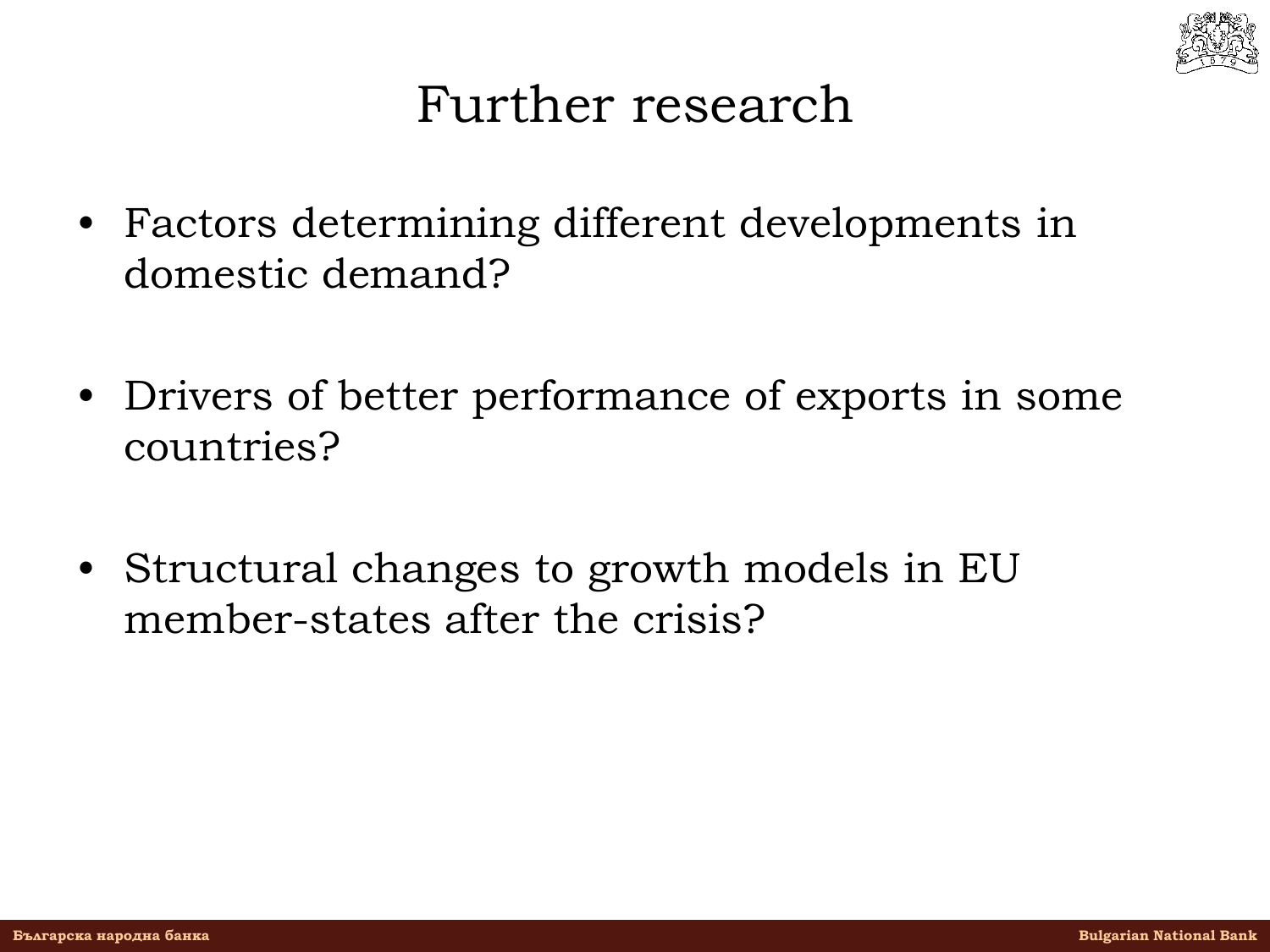![](_page_18_Picture_0.jpeg)

#### Thank you for the attention!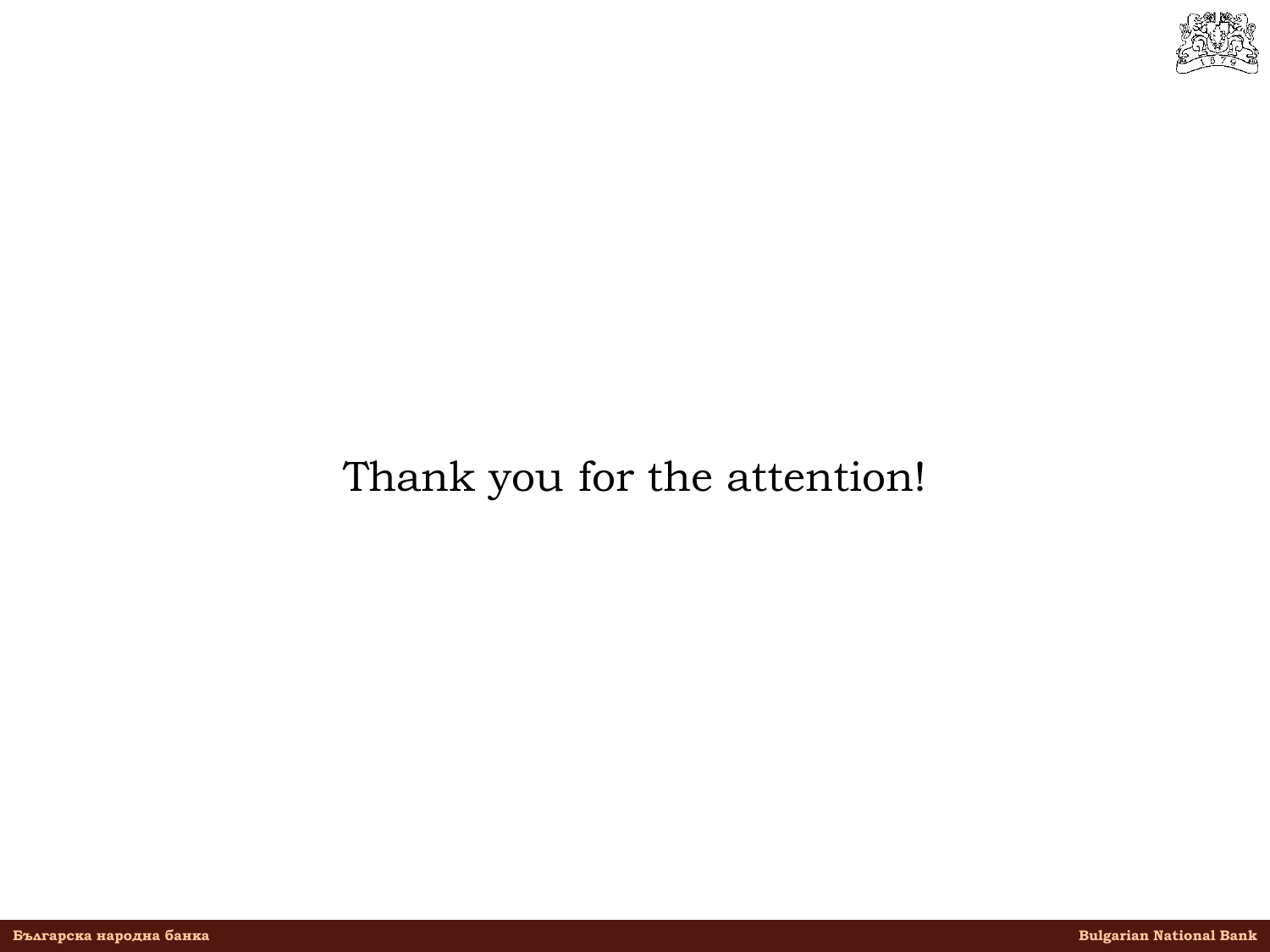![](_page_19_Picture_0.jpeg)

![](_page_19_Figure_2.jpeg)